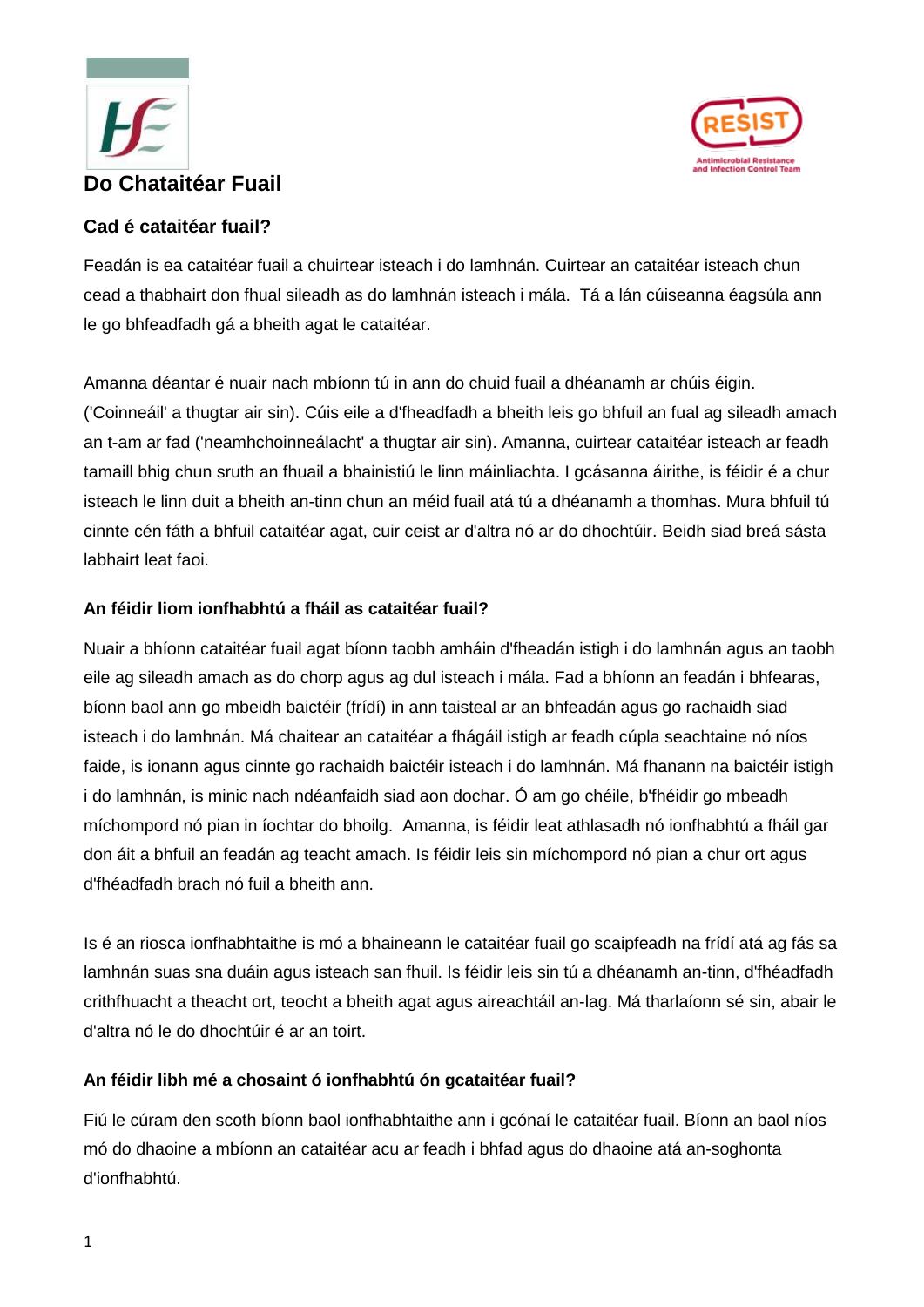



Is é an rud is tábhachtaí chun baol ionfhabhtaithe a laghdú ná nach bhfaigheadh daoine cataitéar fuail mura bhfuil géarghá acu leis. Ba cheart an cataitéar a thógáil amach a luaithe nach mbeidh gá leis a thuilleadh. Má tá cataitéar fuail agat, ní miste ceist a chur faoin bhfad a mbeidh gá agat leis. Tá daoine ann nach bhfuil in ann déanamh d'uireasa cataitéir fhuail ar tamaill fhada (seachtainí nó míonna). Má bhíonn géarghá ag duine le cataitéar agus nach bhfuil aon bhealach eile ann chun a riocht a bhainistiú, ansin ní féidir an baol go dtarlóidh droch-ionfhabhtú a sheachaint go hiomlán.

Laghdaítear an baol ionfhabhtaithe ó chataitéar má ghlantar go cúramach an oscailt a dtéann an cataitéar isteach ann agus an craiceann mórthimpeall air sula gcuirtear isteach an cataitéar. Tá níos mó de sheans ann nach dtarlóidh ionfhabhtú má dhéanann an dochtúir nó an t-altra atá ag cur isteach an chataitéir a lámha a ní go cúramach roimh ré. Tá sé ceart go leor a mheabhrú do dhaoine a lámha a ní nuair a bhíonn siad ag déanamh cúraim duit.

Freisin, laghdaítear an baol ionfhabhtaithe ó chataitéar má dhéanann gach duine a bhíonn i dteagmháil leis an gcataitéar a lámha a ghlanadh roimh ré. Arís eile, tá sé ceart go leor a mheabhrú do dhaoine a lámha a ní nuair a bhíonn siad ag déanamh cúraim duit.

### **An seachnóidh mé ionfhabhtú má thógaim antaibheathaigh fad a bheidh an cataitéar agam?**

Má fhaigheann tú ionfhabhtú tromchúiseach sna duáin nó san fhuil, caithfidh tú cúrsa antaibheathach a fháil don ionfhabhtú sin. Ach sin ráite, ní rud maith é go hiondúil go bhfanfá ar antaibheathaigh. Má fhanann tú ar antaibheathaigh an t-am ar fad, is minic go bhfaighidh baictéir atá frithsheasmhach in aghaidh na n-antaibheathach ceannas iomlán ar do lamhnán.

Má tharlaíonn sé sin, beidh sé níos deacra antaibheathach maith a fháil chun tú a chóireáil má fhaigheann tú ionfhabhtú sna duáin nó san fhuil. Lena chois sin, má fhantar ar antaibheathaigh ar feadh i bhfad, is minic go dtiocfaidh buinneach nó truis dá bharr agus is féidir seachthorthaí tromchúiseacha eile a bheith i gceist freisin. I bhformhór na n-othar a bhfuil cataitéar acu, is dócha gur mó dochair na maitheas a dhéanfaidh sé a bheith ag tógáil antaibheathach.

### **Ar cheart dom tástáil fuail a fháil féachaint an bhfuil ionfhabhtú agam?**

Is iondúil nach bhfuil mbíonn aon tairbhe as tástáil fuail a dhéanamh mura bhfuil tú ag aireachtáil tinn agus go gceapann do dhochtúir go bhfuil ionfhabhtú agat sna duáin nó san fhuil. Má bhíonn cataitéar agat le fada, beidh an tástáil fuail dearfach formhór an ama. Ní chiallaíonn sé sin go bhfuil